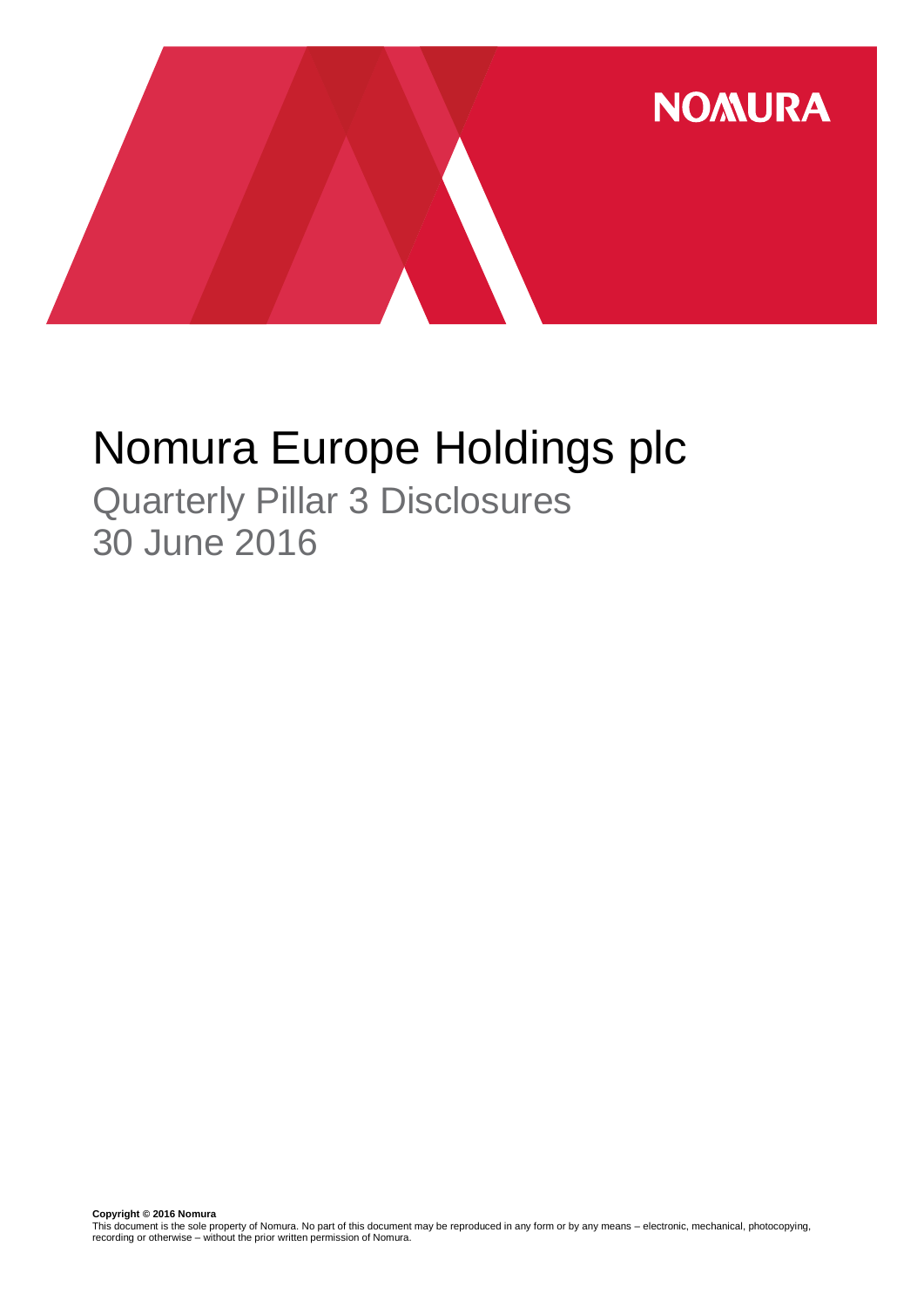# **NOMURA**

### **1. Foreword**

This document presents certain quantitative quarterly consolidated Pillar 3 disclosures of the Nomura Europe Holdings plc group ("the Group") as at 30<sup>th</sup> June 2016.

The Group is subject to consolidated regulatory supervision by the UK Prudential Regulatory Authority ('PRA') and is required to apply the disclosure requirements of the EU Capital Requirements Regulation (EU) No 575/2013 ("CRR").

The only material subsidiary within Group is Nomura International plc ("NIP"). Own Funds, Risk Weighted Exposures, Capital Requirements and Leverage Ratio for NIP have been separately disclosed in this document.

This document has been prepared in accordance with the minimum disclosure requirements of the European Banking Authority's Guidelines on materiality, proprietary and confidentiality and on disclosure frequency, EBA/GL/2014/14, dated 23rd December 2014, as required by Articles 432(1), 432(2) and 433 of the CRR.

Certain disclosures made under accounting, listing or other requirements are deemed to constitute compliance with CRD IV requirements.

As an integrated part of NHI, disclosures contained in the Securities and Exchange Commission 20F Filing are relevant to the Group.

These documents can be found at the following link: [NHI SEC 20F](http://www.nomuraholdings.com/investor/library/sec/index.html)

The NHI quarterly Basel III Pillar 3 disclosures can be found at the following link: Link: [NHI Pillar 3.](http://www.nomuraholdings.com/investor/summary/highlight/ratio.html)

Other disclosures relevant to Pillar 3 are contained in the NEHS, NIP and NBI financial statements.

To the extent that disclosures are made in this document, they do not constitute financial statements and should not be relied upon as such in making judgments about the Group.

This document is available either online within the 'Investor Relations' section under the Nomura corporate website: Link: [Quarterly Pillar 3](https://www.nomuranow.com/portal/site/nnextranet/en/regulatory-disclosures/) or by application in writing to the EMEA Financial Controller at Nomura International plc, 1 Angel Lane, London, EC4R 3AB.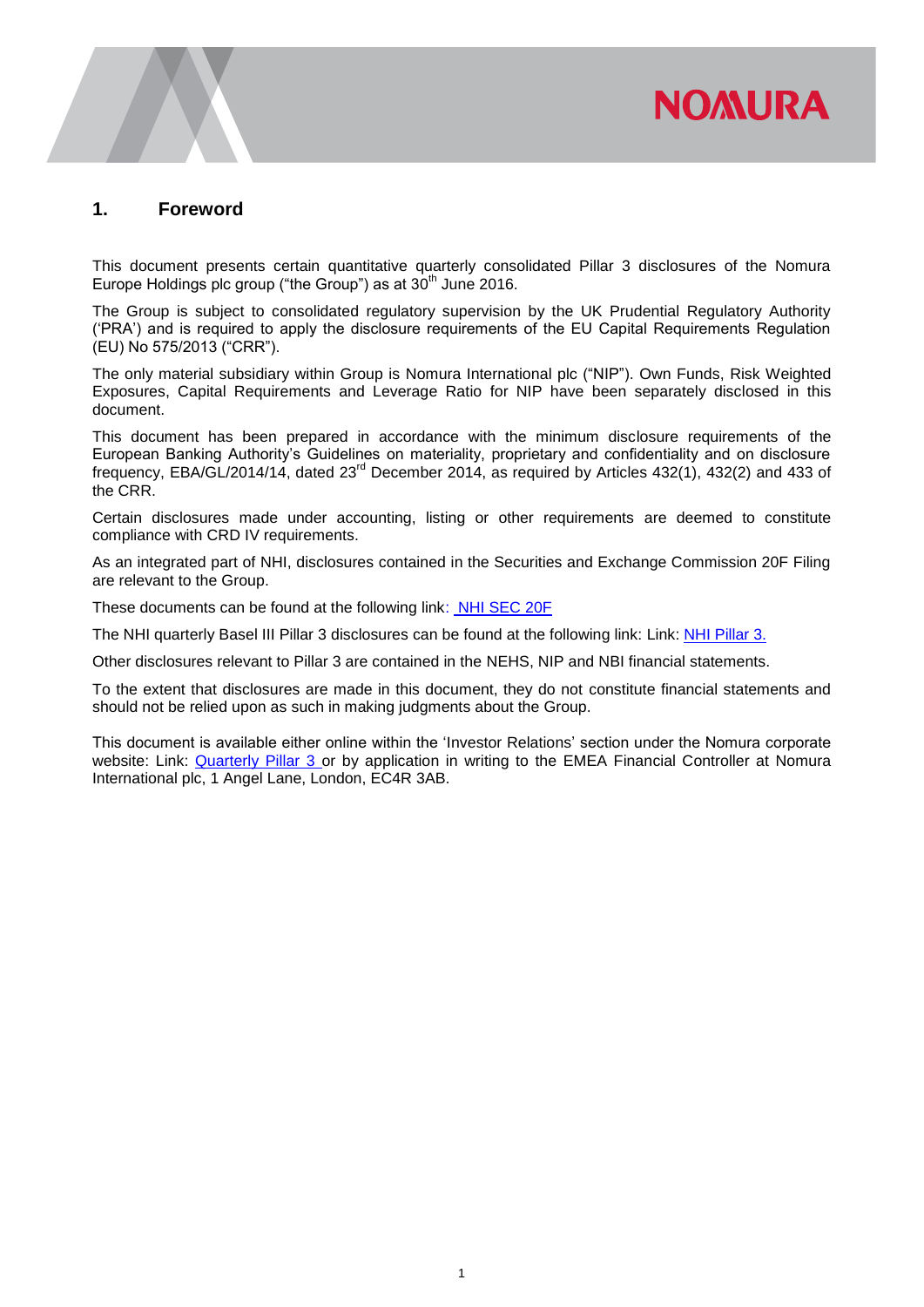

## **2. Quantitative Disclosures**

#### **2.1 Own Funds**

*CRR Articles 437 and 492* 

The Group and NIP Own Funds at 30<sup>th</sup> June were:

| 30th June 2016<br>\$m                                           | <b>The Group</b> | <b>NIP</b> |
|-----------------------------------------------------------------|------------------|------------|
| Tier 1 Capital before regulatory adjustments                    | 5,463            | 4,911      |
| Regulatory Adjustments <sup>(1)</sup>                           | (362)            | (349)      |
| <b>Tier 1 Capital</b>                                           | 5,101            | 4,562      |
| Tier 2 capital                                                  | 2,160            | 1,260      |
| <b>Own Funds</b>                                                | 7,261            | 5,822      |
| Tier 1 Ratio $^{(2)}$                                           | 14.0%            | 13.4%      |
| Total Capital as a percentage of total Risk Exposure<br>amounts | 19.9%            | 17.1%      |
| Capital Conservation Buffer requirement                         | 0.63%            | 0.63%      |
| Countercyclical Capital Buffer requirement                      | 0.02%            | 0.01%      |

 $^{(1)}$  Regulatory Adjustments include DVA (CRR Article 33 (1) (c)), OCA (CRR Article 33 (1) (b)), PVA (CRR Article 105) and

intangible asset deductions (CRR article 37)<br><sup>(2)</sup> Tier 1 capital ratio is equal to the Common Equity Tier 1 ratio

There are no innovative Tier 1 instruments held nor expected loss amounts. No restrictions have been applied to the calculation of Common Equity Tier 1 or the prudential filters to Common Equity Tier 1. The Group is not applying transitional provisions of CRD IV to Own Funds.

Tier 1 capital consists of share capital and reserves.

Tier 2 consists of subordinated debt.